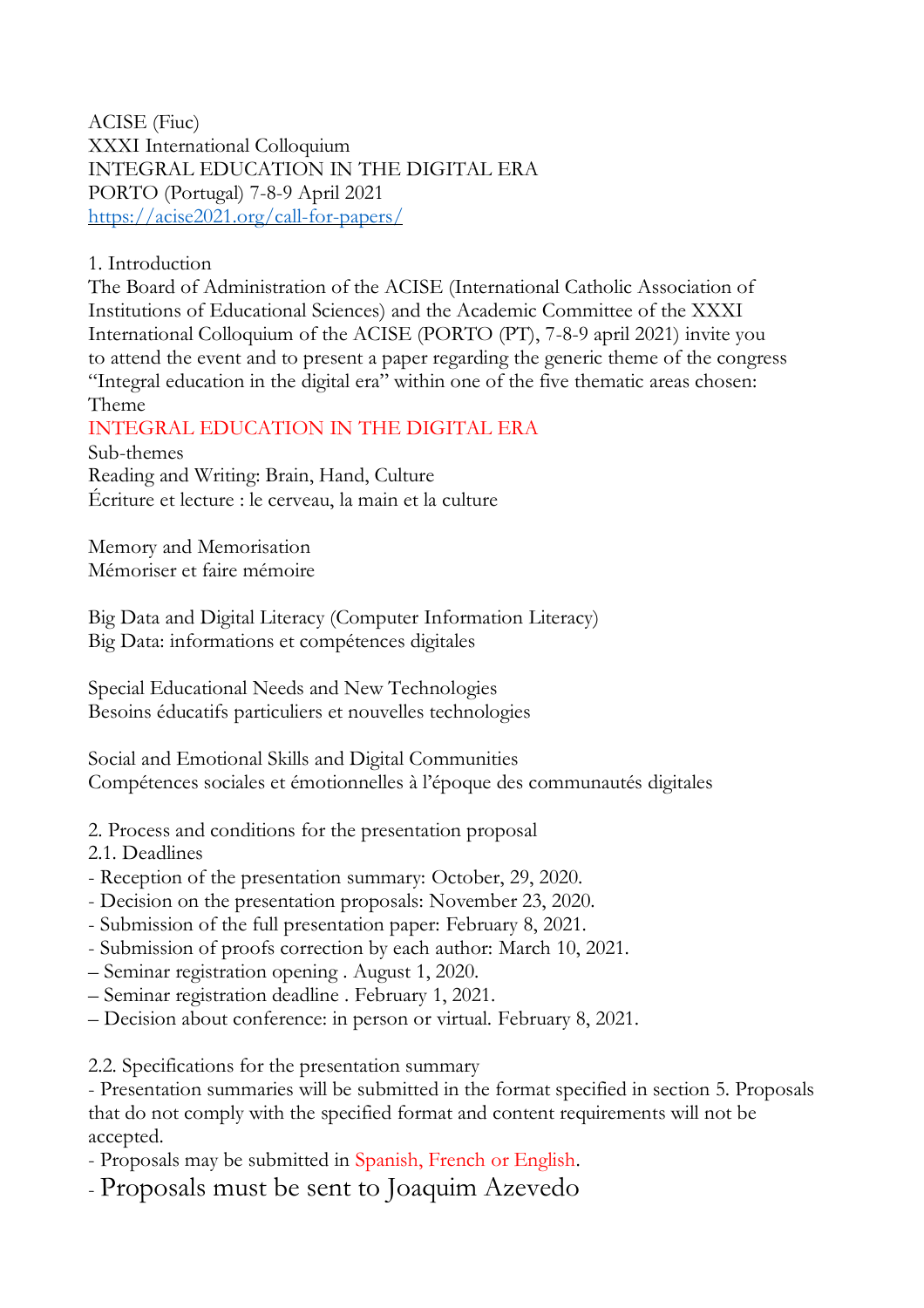## (jazevedo@porto.ucp.pt) before October 29, 2020.

2.3. Proposal acceptance criteria

- Decisions made by the Academic Committee (see section 3) as regards the acceptance, rejection or requirement of possible modifications, are final.

- The criteria that the Academic Committee will take into account when making its decisions are as follows:

. Academic quality of the proposals.

. Adaptation to the content and topics of the Colloquium.

. Submission format in accordance with the formal requirements.

. Number of proposals received in the given thematic area.

. Current relevance of the experiences and / or reflections presented.

- The Academic Committee will consider the proposals as "Accepted" or "Not accepted". The final decision will be communicated on November 23, 2020.

- The authors whose proposals have been accepted must submit the final draft of the paper by February 8, 2021. Only those texts that have been adapted to the specified formal requirements will be published.

2.4. Specifications for accepted texts

- The stylistic and formal requirements that must be met by accepted papers will be published on the website of the Colloquium. They will also be sent to each author at the time of approval of the proposal.

- The Academic Committee may place the accepted presentations in an area different from the one specified by the author.

3. Academic Committee

Dr. Giuseppe Tognon, LUMSA, Roma

Dr. Joaquim Azevedo, Universidade Católica Portuguesa, Porto

Dr. Ewa Domagala-Zysk, John Paul II Catholic University of Lublin, Lublin

Dr. Leonardo Franchi, University of Glasgow, Glasgow

Dr. Ségolène Le Mouillour, Université Catholique de l'Ouest, Angers

Dr. François Moog, Institut Catholique de Paris, Paris

Dr. Karine Nasr, Holy Spirit University of Kaslik - USEK, Kaslik

Dr. Isabel Baptista, Universidade Católica Portuguesa, Porto

Dr. José Matias Alves, Universidade Católica Portuguesa, Porto

Dr. Ilídia Cabral, Universidade Católica Portuguesa, Porto

Dr. Joaquim Machado Araújo, Universidade Católica Portuguesa, Porto

Dr. Cristina Palmeirão, Universidade Católica Portuguesa, Porto

Dr. Diana Soares, Universidade Católica Portuguesa, Porto

Dr. Marisa Carvalho, Universidade Católica Portuguesa, Porto

4. Information/Contact Joaquim Azevedo ACISE President / Président / Presidente Universidade Católica Portuguesa